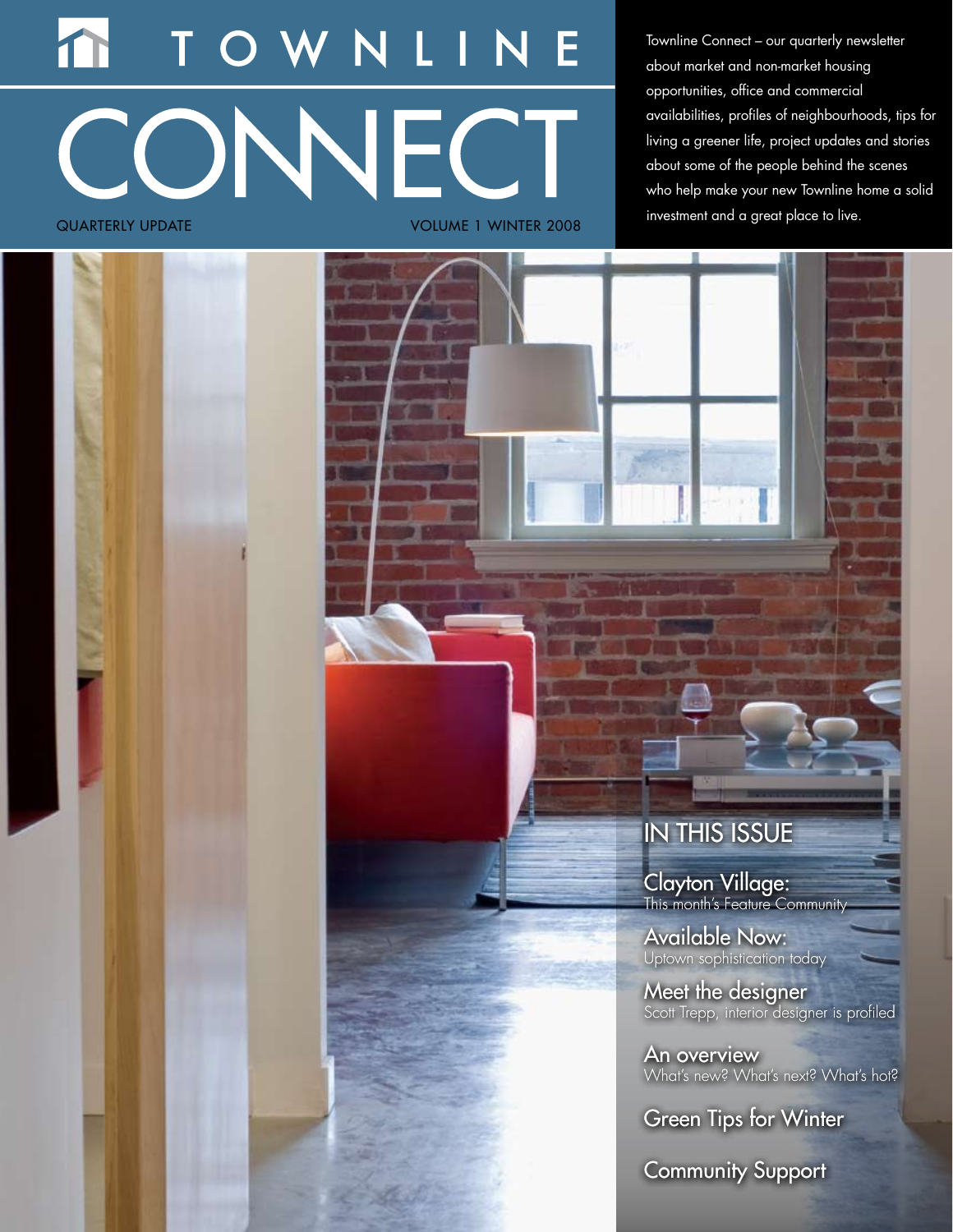#### It's urban and hip, rural and tranquil –

everything the modern homeowner dreams of, all in one perfect place.

Clayton Village manages to strike the ultimate balance between the buzz of the big city and the draw of the old-fashioned neighbourhood. Sit down with an expertly poured latté and a newspaper at a local café – or share a pot of tea and some gossip on a neighbour's front porch. Take the kids on a walk to the mall – or head down a leafy path with no one to answer to but a couple of chirping birds and your favourite canine companion. In Clayton, green space isn't at odds with easy access to commuter routes. Vegetable stands coexist happily with high-end bistros and wineries. Antique stores are as prevalent as major retailers.

And the living choices are just as varied. At Heritance, it's all about classic Craftsman-style dream homes. At Compass, it's contemporary townhouses.

"Heritance is about real houses with soul," says Sales Manager Neil Klassen. "Heritance is grassy backyards and quaint, neighbourly streets; verandas and bright, open floor plans; classic crown moulding and shaker cabinets – the kind of houses perfect for building a life and taking part in a community."

Two long-awaited Heritance display homes are now open for viewing. Both homes boast the exceptional levels of finishing and detailing that have become a Townline trademark. The first, decorated by Gannon Ross Designs, is a fully furnished three bedroom Plan A home at 2,652 sq. ft. In the second, the Townline construction team have converted the finished basement into a fully finished suite, complete with two bedrooms and all appliances; an upgrade option now available for the unbelievable price of \$7,000. A finished basement suite at Heritance offers a wealth of additional possibilities: set up a secure home for a grown child or an aging parent; rent it

The community of East Clayton – with Clayton Village at its centre – is coming alive with parks, schools, shops, and high-quality housing opportunities for families of all ages, sizes, and lifestyles. Designed as a close-knit community within walking distance of everything, it's a great place to live.

out as a mortgage helper; build your own

home-based business; or just spread out and enjoy the luxury of all that extra space.

A few blocks away, Compass offers a collection of contemporary westcoast-inspired townhomes and apartments. "The Clayton community is a mix of vibrant local amenities, parks, and schools for all ages," says Sales Manager Elise Sangster. Outdoor recreation is plentiful, too, with two golf courses, tennis courts and an outdoor pool. And the townhomes themselves are spectacular. Luxurious features inside – imported granite countertops, hand-set tiles, over-height cabinets, and sleek stainless appliances – and fenced yards and private garages outside make Compass the ideal urban oasis. "With only a few townhomes remaining for sale, the highly successful community is now largely occupied and happily bustling with activity," says Sangster.

Soon, Clayton Rise will round out Clayton's offerings – classic two and three-bedroom townhomes available in the Fall of 2009.

### **Clayton Village Parks**

*by Adrienne Dyer*



### **CLAYTON VILLAGE: A home within a village within a city.**

*by Susan Kerschbaumer*



"East Clayton features wide sidewalks that encourage walking with several lovely little pocket parks as destinations," says Tiina Mack of the City of Surrey's Park Planning and Development department. Surrey Parks is currently working on an educational pond site, next to the new Clayton Centre Area Elementary School, scheduled to open in September 2009. The pond site, just a short walk from both Heritance and Compass, will include a wetland with viewing platforms, a boardwalk, a toddler playground, and interpretive areas demonstrating water's crucial role in the ecosystem.

Even East Clayton's dogs will have a special park to play in. The new Cloverdale Dog Off-Leash Park, situated near Compass and scheduled to open early next spring, will have designated areas for small and large dogs and will provide a fun meeting place for the many dog-owners and dog-lovers nearby. With so much to recommend East Clayton, it's easy to imagine spending all the stages of your life in one community. As Mack says, "This is turning out to be a wonderful neighbourhood."

**64 AVE**

**FRASER HWY**



COMPASS

**184 ST**

**188 ST**



*The open and inviteing Heritance living room. Homes with sould in the heart of Clayton Open to the living and dining room, the Heritance kitchen is the perfect gathering space.*





*Green space isn't at odds with easy access to commuter routes.*

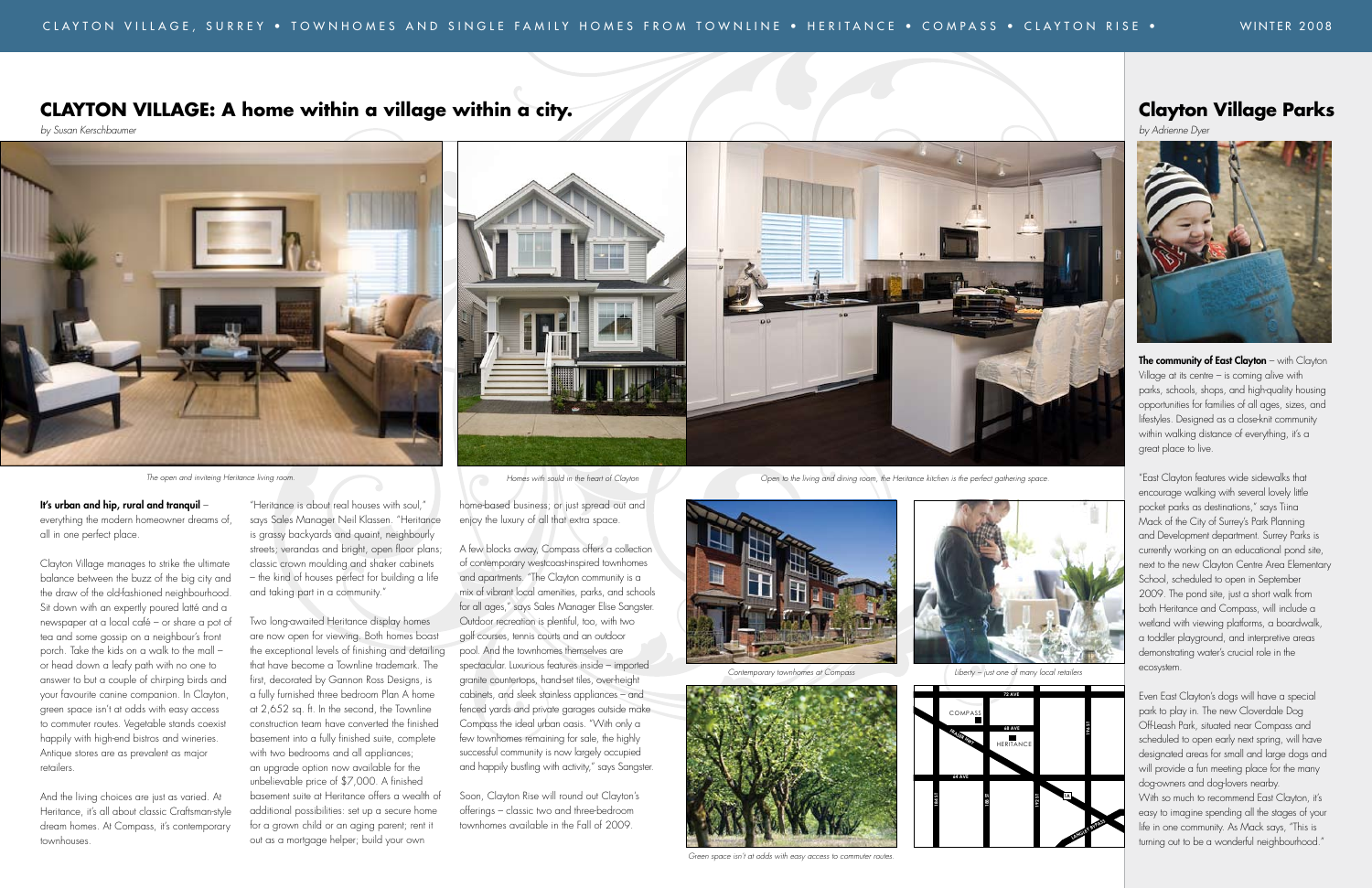### 1241 is an exceptionally limited collection of

12 high style homes. And while it's set right in the heart of Vancouver's Yaletown district, the entire building creates an intimate haven in the midst of a two million-strong metropolis.

Dramatic double-storey city homes make up the first two levels. Above them, each floor houses two luxury suites. All feature clean, modern design highlighted by rich finishings. 1241 residents will be spoiled with such unique features as overhead garage window walls, a car elevator, private penthouse elevators and roof decks, and expansive terraces.

And with Yaletown's enviable selection of top restaurants, local design shops and boutiques, the world outside 1241's private walls is just as appealing. "Our boutique building lends itself to an easy, quiet lifestyle," says Sales Manager Yvonne Drinovz. "This is truly limited-edition, European-style living."

In the first of two spectacular display homes, Scott Trepp of Trepp Design Inc. has created a perfectly fitting interior to show this two-storey city home. To play up the double-volume living

Sure, it's had a grand past. In fact, when it went up a hundred years ago, the Crane Building at 540 Beatty made quite an impression. Not only was it set amongst some of Vancouver's most historically and economically significant structures, but it was also the largest concrete building in Canada.

> space, he installed a vertical Bocci light fixture. With its 24 points of light, it links the living area to the master bedroom above, while providing a sparkling, soft contrast to the exposed brick walls. The original brick also inspired several textural elements, including a dark, rich area carpet that provides a lustrous counterpoint.

"540 Beatty is a true heritage conversion  $-$  a boutique building in an exciting transitional neighbourhood," says Sales Manager Yvonne Drinovz, "It's artsy. It's got a New-York-

> In the second display home, Peter Wilds of The Cross Décor & Design has used a palette of classic whites, shimmery and smokey greys, and rich earth tones to build on the building's architectural lines. "Our firm represents timeless elegance, modern inspiration, and a touch of humour," says Wilds. "I see this beautiful home as a place to retreat, replenish, and entertain."

Sister building to Townline's multi-award-winning 1168 Richards and part of Townline's "Six in the City" Metroliving Series, 1241 Homer is fully complete and with display homes available for viewing by appointment only.

#### Call Yvonne Drinovz, Madison Marketing Inc.

at 604-551-9493. Email: yvonne@metroliving.ca Web: www.1241homer.com

Still, it's never looked better than it does today. Of course, its original pillars, exposed brick walls, soaring ceilings, and massive windows are still awe-inspiring. But now, they're the centrepieces of the landmark building's inspired conversion into 57 modern lofts.

meatpacking-district-feel. And while it's in a bustling neighbourhood, it's on a quiet street – an oasis in the middle of everything."

540 Beatty is the realization of the urbanist's dreams. It's a modern home geared to celebrate the legacy and evolution of the area and the building. The open plan maximizes light and space. Original cast iron columns and refurbished wood sash windows create a striking counterpoint to the modern interior design featuring polished concrete floors and European modular kitchens. The display suite, by Trepp Design, juxtaposes the historic elements with classic contemporary furnishings and artwork. Drawing inspiration from the century-old brick walls, for instance, Trepp contrasts the interior's crisp whites and concrete greys with hot reds and oranges.

And then there's the location. 540 Beatty sits smack dab in Crosstown – the intersection of downtown, Yaletown, Gastown, and Chinatown. At the south end is the Stadium Skytrain station. Just around the corner, Tinseltown and International Village. And all around are Vancouver's hottest restaurants and boutiques, making Crosstown Vancouver's emerging style and fashion district. Now fully complete, 540 Beatty is available for viewing daily except Thursdays and Fridays.

Sales Centre and Display homes are located at 540 Beatty Street, Vancouver

Call Yvonne Drinovz, Madison Marketing Inc. at 604-551-9493. Email: yvonne@ 540beatty.com Web: www.540beatty.com





### **1241 HOMER: Limited-edition living**

### **Trepp Design Inc.**

*by Susan Kerschbaumer*

*by Susan Kerschbaumer*



### **540 BEATTY: Historic Crosstown Loft Conversion**

*by Susan Kerschbaumer*

"Demographics and architecture are our jumping-off points," says Scott Trepp of Trepp Design Inc. "There's the potential purchaser and then there's the architectural envelope – what's inherent to the architecture and the area the project is in."

The unique architectural characteristics of 540 Beatty and 1241 Homer led Trepp to create two very distinctive designs for the display suites. With 540's exposed brick and concrete floors and ceilings, Trepp saw it as "a little bit more Crosstown, more edgy, more trendy." In contrast, 1241's architecture inspired a "classic, sophisticated, refined" treatment.

Trepp's use of colour reflects this distinction. "With 540's brick and concrete, we took a distinct approach with colouration," he says. This approach led to the choice of a bright orange sofa and hot accent walls. In 1241, the firm took a more monochromatic, subtle approach, using individual hits of fashioninspired hues.

With his firm's impressive body of work on multifamily and high-end residential buildings, Trepp has plenty of advice to the homeowner looking for design inspiration. His first suggestion: throw out any preconceived ideas about how you lived in a previous home. "How you live in a space is dictated both by you and by the space itself," he says. And he always suggests incorporating pieces with character. "The things we aren't inspired by are the things that are lacking personality."



*Scott Trepp Principal Trepp Design Inc.*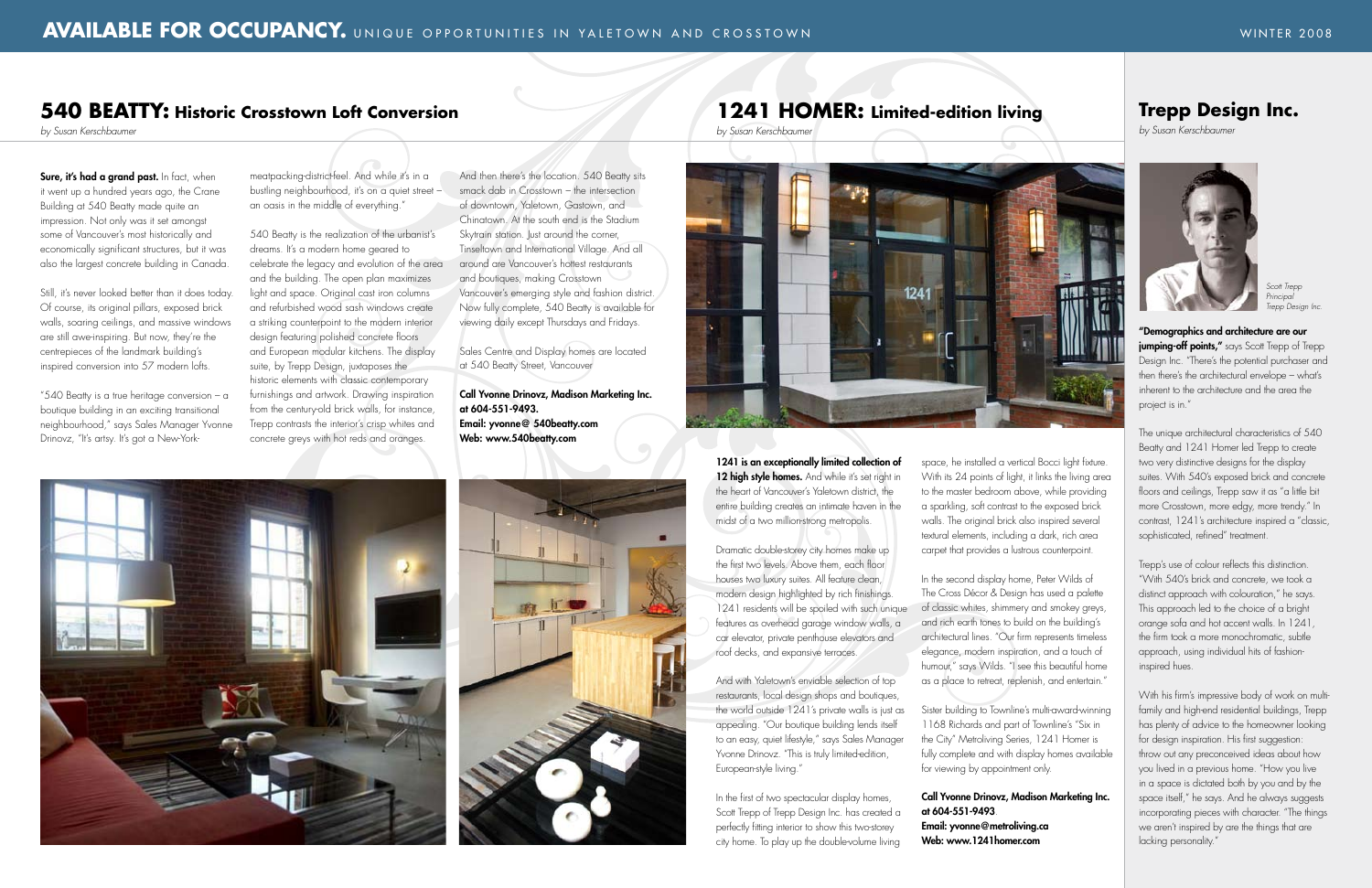#### **1241 Homer**

An exceptionally limited collection of homes located in Vancouver's desirable Yaletown District. Featuring 2 stunning Display suites.

#### Available for occupancy.

**Call:** Yvonne Drinovz, Madison Marketing Inc. at 604-551-9493 for a private appointment. 1241 Homer St, Vancouver, BC Web: www.1241homer.com

Open noon to 5pm daily except Thursday and Friday 540 Beatty street, Vancouver, BC Call: 604-684-5403 Web: www.540beatty.com

#### **540 Beatty**

These intelligent, urbane residences feature seamless transitions between indoor and outdoor to expand your living space, polished concrete floors, a living green wall in the lobby, and about 999 other excellent things. 999 Seymour Street, Vancouver, BC **Call:** Yvonne Drinovz, Madison Marketing Inc. at 604-551-9493 for a private appointment. Web: www.999seymour.com

Historic loft conversion of the Crane building at 540 Beatty to 57 inspired lofts in Vancouver's Crosstown district. Featuring 2 furnished Display suites

#### Available for occupancy.

#### **999 Seymour**

Open noon to 5pm daily except Friday 61 - 18777 68a Avenue Surrey, B.C. Call: 604-576-0771 Web: www.compassliving.ca

Large 3 and 4 bedroom, craftsman-style, single family homes with finished basements, fenced yards and detached two-car garages. 190th Street & 68th Avenue, Surrey, BC 2 Furnished Display Homes. Open Saturdays, Sundays and Mondays or by appointment Call: 604-539-2313 or call Neil Klassen, Royal LePage Wolstencroft Realty, at 604-308-6116 for a private appointment. Web: www.heritanceliving.com

#### **Canterbury Ridge**

A unique collection of flats, 2-level lofts and innovative courtyard homes in Victoria's historic Hudson's Bay Building. Volumetric, modernist interiors for the next century of living in Uptown Victoria. Viewings by appointment only. Call: 250-388-0018 or toll free 1-877-388-0018 Web: www.hudsonliving.ca

A collection of 37 four bedroom, single-family homes in an established, family-oriented neighbourhood in Langley's sought-after Willoughby area.

19682 - 70th Ave., Langley, BC

### Available for occupancy.

Call: Neil Klassen, Royal LePage Wolstencroft Realty, 604-308-6116 for a private appointment. Web: www.canterburyridge.ca

#### **Compass**

Compass' contemporary Townhomes offer spacious two and three-bedroom floorplans, an enviable list of luxurious features, and a soughtafter Cloverdale location that combines small town charm with urban convenience.

#### Available for occupancy.

#### **Heritance**

#### **The Hudson**

#### **Terra Nova**

**Current status:** the development of a 12 storey, 120 unit residential tower with retail at grade has been submitted for a development permit.

Re-development of the Legion Canteen as well as a 4-storey, 70-unit apartment building, dedicated to independent Senior's Living. Metrotown, Burnaby **Construction start January 2009** Call: Craig Lochhead at 604-276-8823 for

Luxurious three or four bedroom homes in Richmond's most desirable neighbourhood with two car garages, fully fenced backyards, spacious kitchens and open floor plans. Number One Road and Westminster Hwy, Terra Nova, Richmond, BC

#### Available for occupancy.

Call: Ev Norris, Royal LePage Regency Realty Ltd. at 604-728-6927 for a private appointment. Web: www.townline.ca

#### **Thunderbird Creek**

Set in Squamish, this lush masterplanned community offers acres of parkland, stunning views, and an extensive network of trails. Pia Road & Condor Road, Squamish, BC Open Saturdays and Sundays 1 - 4pm or by appointment

**Call:** toll free 1-866-598-2473 or call Shawn Wentworth, Sea to Sky Premier Properties, at 604-619-0103 for a private appointment Web: www.thunderbirdliving.com



#### **Acheson Road**

4 residences to complete this rare collection of duplex homes. Clad in timeless brick and located close to services and entertainment, the Acheson Duplexes are described by the Richmond city council as an "example for Richmond", and are distinct residences designed with the single-family community in mind.

**Coming Fall 2009**

### **Clayton Rise**

Clayton Rise, one of the most highly anticipated new home communities in the desirable Clayton neighbourhood of Cloverdale, offers a collection of 134 spacious townhomes (including 8 duplexstyle townhomes) minutes away from major retailers, services and restaurants. 68th Ave & 195 Street, Surrey, BC **Coming Fall 2009**

#### **CityWalk**

Sustainable, high quality, liveable, mixeduse community on 4.37 acres within Port Coquitlam's downtown area. Mary Hill Road, Kelly Avenue and Kingsway Avenue Port Coquitlam, BC **Coming Fall 2009**



### **The Gardens**

A mixed use neighbourhood, with community input, consistent with Richmond's Official Community Plan. This key gateway location will also serve as an amenity for the larger community, and be an example for sustainable development in the region. Steveston Hwy and No.5 Road, Richmond, BC Visit: www.gatewaytorichmond.ca or liveatthegardens.ca **Coming Spring 2010**

#### **Hudson Place**

Redevelopment of the parkade adjacent to the old Hudson's Bay building in Victoria, BC. Underground parking, retail, office space and three residential towers, designed around a mid-block carriageway and a landscaped courtyard create a pedestrian-oriented, village-like atmosphere.

### **non-market**

#### **Burnaby Legion #83**

## more information



**Army Navy Airforce Veterans** Re-development of a member Canteen plus 4-storey, 140-unit apartment building, dedicated to independent Senior's Living. #1 Road, Steveston **Construction start June 2009** Call: Craig Lochhead at 604-276-8823 for more information

### **RESIDENTIAL COMING SOON OFFICE/COMMERCIAL**

#### **540 Beatty**

540 Beatty is located between Pender and Dunsmuir Streets, in the heart of Crosstown in Downtown Vancouver. The ground floor commercial unit available within the building offers over 70 feet of frontage onto Beatty Street and ceiling heights of over 14 feet. 540 Beatty St. Vancouver, BC

#### Now Leasing

Visit: www.540beatty.com

#### **999 Seymour**

Prominently situated on the corner of Seymour and Nelson Street, 999 Seymour will offer both retail and office leasing opportunities. 999 Seymour St.

Vancouver, BC

Leasing opportunities Coming Soon Visit: www.999seymour.com

#### **The Hudson**

The Hudson project will consist of the redevelopment of a whole city block, including the historic Hudson's Bay Building which features 17 foot ceilings on the ground floor. This project features a wide range of commercial leasing opportunities. Douglas St. and Fisgard St. Victoria, BC

#### Now Leasing

Visit: www.hudsonliving.ca